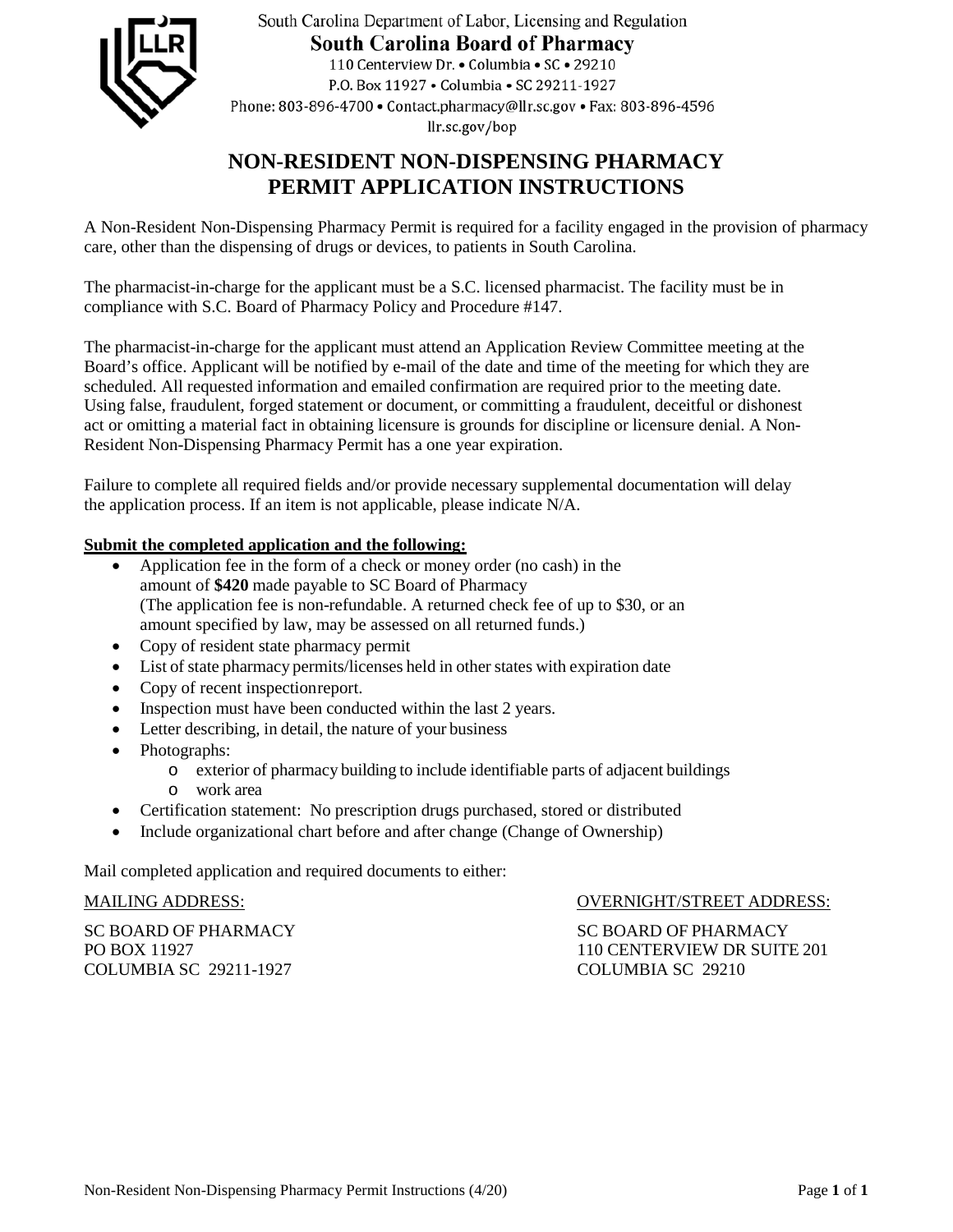|                                                            | South Carolina Department of Labor, Licensing and Regulation<br><b>South Carolina Board of Pharmacy</b><br>110 Centerview Dr. • Columbia • SC • 29210<br>P.O. Box 11927 . Columbia . SC 29211-1927<br>Phone: 803-896-4700 · Contact.pharmacy@llr.sc.gov · Fax: 803-896-4596<br>llr.sc.gov/bop |                               |  |  |
|------------------------------------------------------------|-----------------------------------------------------------------------------------------------------------------------------------------------------------------------------------------------------------------------------------------------------------------------------------------------|-------------------------------|--|--|
|                                                            | NON-RESIDENT NON-DISPENSING PHARMACY                                                                                                                                                                                                                                                          |                               |  |  |
| New Facility                                               |                                                                                                                                                                                                                                                                                               |                               |  |  |
|                                                            |                                                                                                                                                                                                                                                                                               | FOR BOARD USE ONLY            |  |  |
| Change of Name                                             |                                                                                                                                                                                                                                                                                               | Date Paid                     |  |  |
|                                                            | Change of Location (From one city to another)<br>Change of Ownership (include organizational chart                                                                                                                                                                                            | Amount Paid                   |  |  |
| before and after change)                                   |                                                                                                                                                                                                                                                                                               | Check No.                     |  |  |
|                                                            | Federal Tax ID No.: Resident State License No.: 1992                                                                                                                                                                                                                                          |                               |  |  |
|                                                            | Name of Pharmacy: 1988 and 2008 and 2008 and 2008 and 2008 and 2008 and 2008 and 2008 and 2008 and 2008 and 20                                                                                                                                                                                |                               |  |  |
|                                                            |                                                                                                                                                                                                                                                                                               |                               |  |  |
|                                                            |                                                                                                                                                                                                                                                                                               |                               |  |  |
|                                                            |                                                                                                                                                                                                                                                                                               |                               |  |  |
|                                                            | Mailing address where all correspondence regarding licensure will be mailed if other than facility above:                                                                                                                                                                                     |                               |  |  |
|                                                            |                                                                                                                                                                                                                                                                                               |                               |  |  |
|                                                            |                                                                                                                                                                                                                                                                                               |                               |  |  |
|                                                            |                                                                                                                                                                                                                                                                                               |                               |  |  |
|                                                            | Facility Address: 1988 and 2008 and 2008 and 2008 and 2008 and 2008 and 2008 and 2008 and 2008 and 2008 and 20                                                                                                                                                                                |                               |  |  |
|                                                            |                                                                                                                                                                                                                                                                                               |                               |  |  |
| PHARMACY INFORMATION                                       |                                                                                                                                                                                                                                                                                               |                               |  |  |
|                                                            | Pharmacist-in-Charge: S.C. Pharmacist License No.: Capacity Charmacist License No.:                                                                                                                                                                                                           |                               |  |  |
|                                                            | Email: Email:                                                                                                                                                                                                                                                                                 |                               |  |  |
|                                                            | **Attach a list of pharmacists and technicians employed at this location indicating name.                                                                                                                                                                                                     |                               |  |  |
| license type, license number and employment status.        |                                                                                                                                                                                                                                                                                               |                               |  |  |
| 2.                                                         | Pharmacy website address: Note and the set of the set of the set of the set of the set of the set of the set of the set of the set of the set of the set of the set of the set of the set of the set of the set of the set of                                                                 |                               |  |  |
| 3.<br>Hours of operation: Hours a pharmacist is available: |                                                                                                                                                                                                                                                                                               |                               |  |  |
| 4.                                                         | When was your last Board of Pharmacy inspection?<br>(Attach a copy of the inspection report)                                                                                                                                                                                                  |                               |  |  |
|                                                            |                                                                                                                                                                                                                                                                                               |                               |  |  |
| 5.                                                         | Indicate the primary type of service at this location:                                                                                                                                                                                                                                        |                               |  |  |
| Data entry for retail                                      | Data entry for hospitals                                                                                                                                                                                                                                                                      | Date entry for long term care |  |  |
| Call Center                                                | Medication therapy management                                                                                                                                                                                                                                                                 | Consulting Only               |  |  |
| 6.                                                         | Date your pharmacy began providing these services to South Carolina patients:                                                                                                                                                                                                                 |                               |  |  |
| 7.                                                         |                                                                                                                                                                                                                                                                                               |                               |  |  |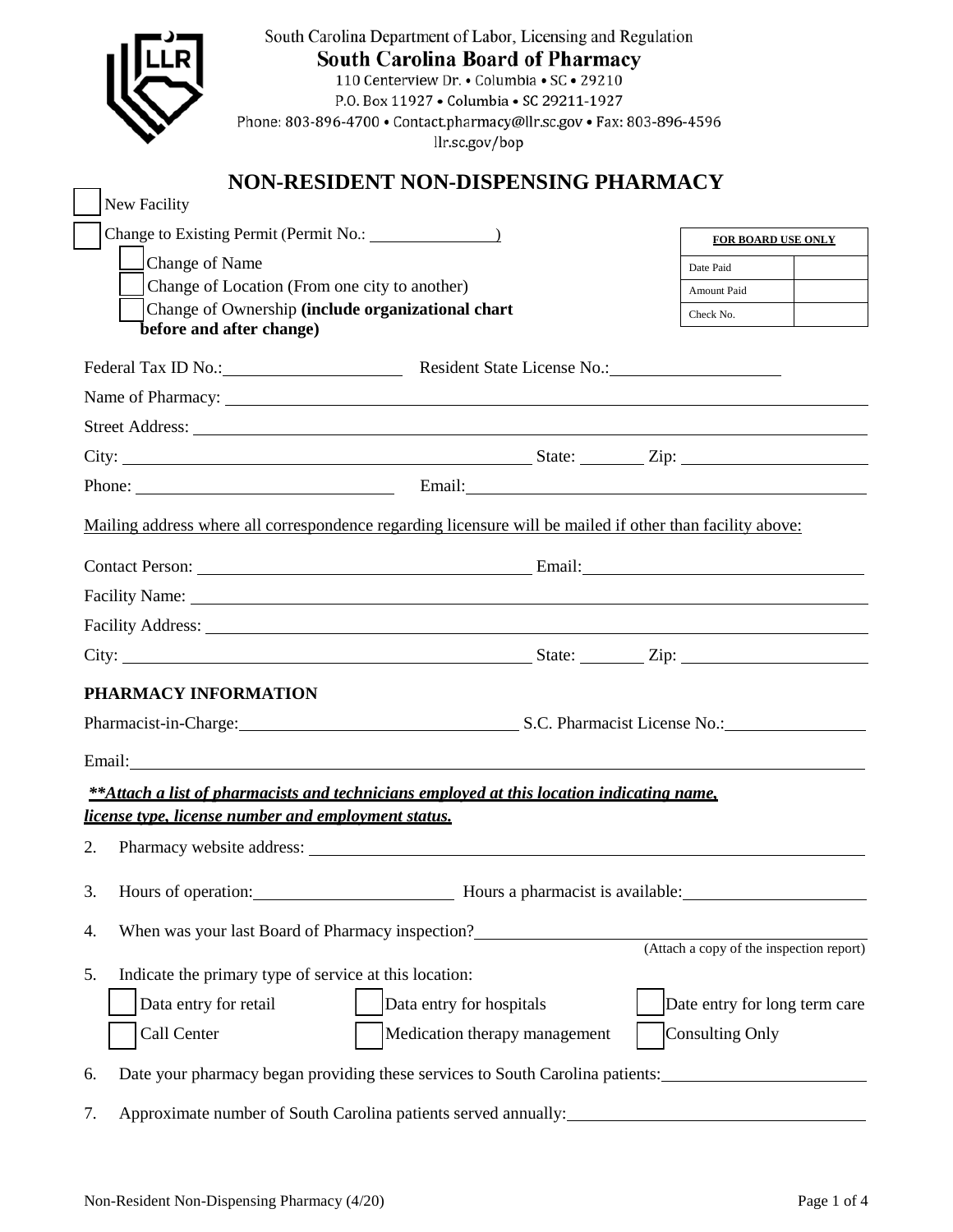# **OWNERSHIP**

Check appropriate box and provide complete information.

Sole Proprietorship Name of Business Entity:

| Name | City, State | <b>Birth Year</b> | $%$ of    |
|------|-------------|-------------------|-----------|
|      |             |                   | Ownership |
|      |             |                   |           |

| General Partnership |  |  | LLP Name of Partnership/LLP: |
|---------------------|--|--|------------------------------|
|---------------------|--|--|------------------------------|

| Partner Name | City, State | Birth Year   % of Ownership |
|--------------|-------------|-----------------------------|
|              |             |                             |
|              |             |                             |
|              |             |                             |

| General Corporation                                 | LLC Name of Corporation/LLC: |             |                      |                     |
|-----------------------------------------------------|------------------------------|-------------|----------------------|---------------------|
| Name of Individual Owners and<br>Principal Officers | Title                        | City, State | <b>Birth</b><br>Year | $%$ of<br>Ownership |
|                                                     |                              |             |                      |                     |
|                                                     |                              |             |                      |                     |
|                                                     |                              |             |                      |                     |

### **DISCIPLINARY HISTORY**

**If you answer "Yes" to any part of this section, provide a detailed explanation on a separate sheet and attach copies of applicable court documentation. Include the city and state where the offense(s) occurred.**

# **TO THE BEST OF YOUR KNOWLEDGE HAS THE APPLICANT the entity, undersigned permit holder, any person or entity identified in the ownership/management section above, or any entity under common control with the applicant EVER:**

1.Had a permit disciplined, denied, refused or revoked for violations of any pharmacy laws or drug laws in South Carolina or any other state? Is there any pending disciplinary action?  $\Box$  YES  $\Box$  NO



- 2. Been convicted, fined or entered in a plea of guilty or nolo contendere in any criminal prosecution, felony or misdemeanor in South Carolina or any other state, or in a United States court for:
	- a. any offense relating to drugs, narcotics, controlled substances or alcohol, whether or not a sentence was imposed?  $YES$
	- b. any offense involving the practice of pharmacy, or relating to acts committed within a pharmacy or drug/device distributor setting or incident to pharmacy practice, whether or not a sentence was imposed?
	- c. any offense involving fraud, dishonesty or moral turpitude whether or not a sentence was imposed?  $|YES$
- 3. Had an application for a drug/device distributor permit, pharmacy, or pharmacist license, permit or certificate or a technician license or registration, denied, refused in South Carolina or any other state or country?  $\vert$  YES  $\vert$  NO





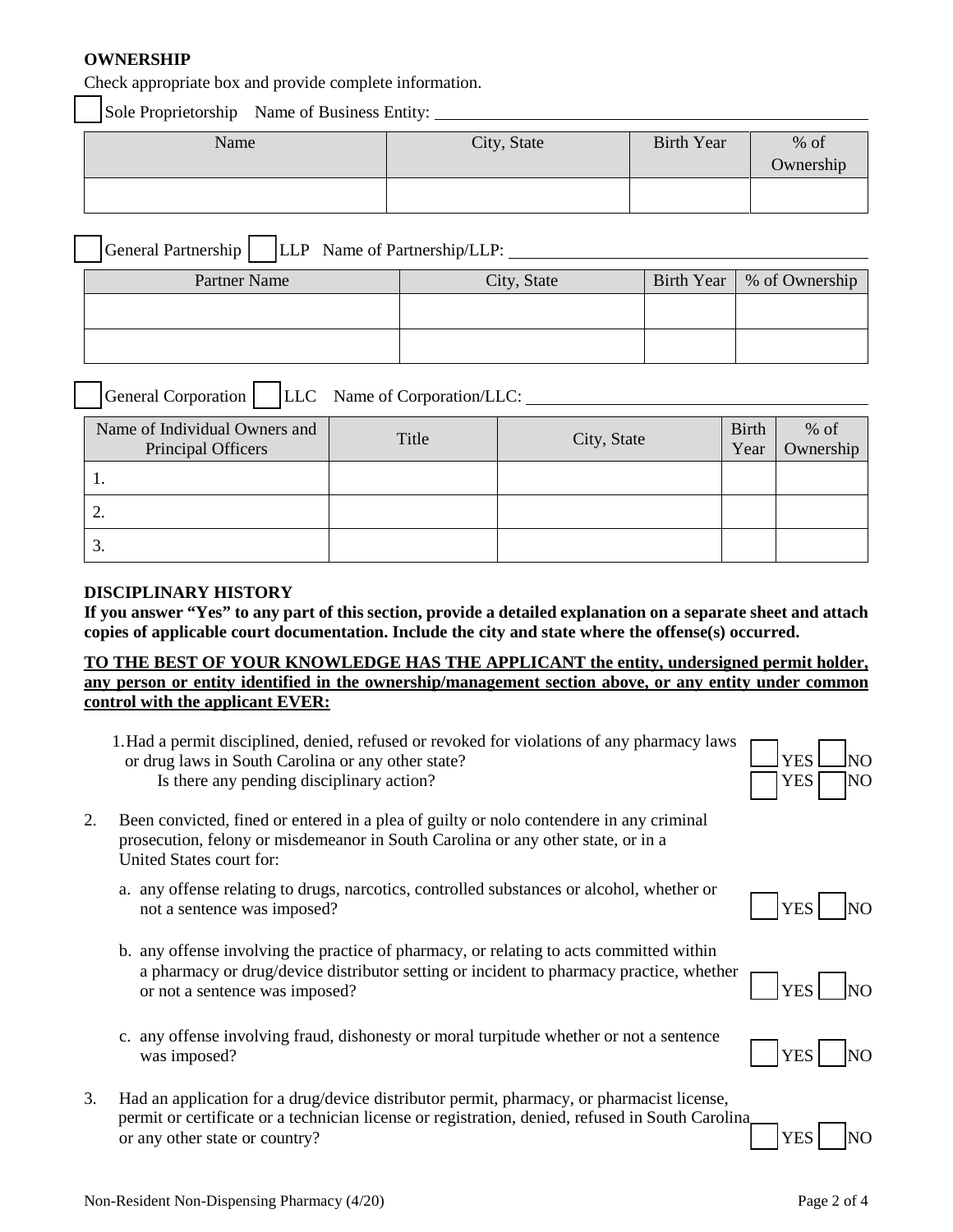- 4. Had disciplinary action taken against you, or a pharmacy or drug distributor facility you owned, or a pharmacy or drug/device distributor facility where you were employed, by the Board of Pharmacy (or its equivalent) in South Carolina or any other state or country?  $\begin{bmatrix} \text{YES} \\ \text{NOS} \end{bmatrix}$  NO
- 5. Operated, or allowed the facility to operate without a valid permit?  $|YES|$  NO
- 6. Violated the drugs/device laws, rules, statues and/or regulations of South Carolina, or any other State or Country or the United States?  $\parallel$  YES  $\parallel$  NO

SECTION 40-43-83 (E) The board may enter into agreements with other states or with third parties for the purpose of exchanging information concerning the permitting and inspection of entities located in this jurisdiction and those located outside this State.

# **ATTESTION**

 $\overline{a}$ 

 $\overline{a}$ 

I declare that I have read and approve the foregoing and the statements are true and correct to the best of my knowledge and belief; I will comply with the Code of Laws of the South Carolina Pharmacy Practice Act and I understand I am responsible for any violation occurring during my tenure.

Pharmacist-In-Charge Signature Date

Print Name of Pharmacist-In-Charge Title SC License No.

 $\overline{a}$ Email Address of Pharmacist-In-Charge Phone No.

I declare that foregoing statements are true and correct to the best of my knowledge and belief; the permit applied for is to cover only the pharmacy indicated above and the location specified; and that I will comply with the Code of Laws of the South Carolina Pharmacy Practice Act.

Permit Holder Signature Date

 Print Name of Permit Holder Title

 Email Address of Permit Holder Phone No.